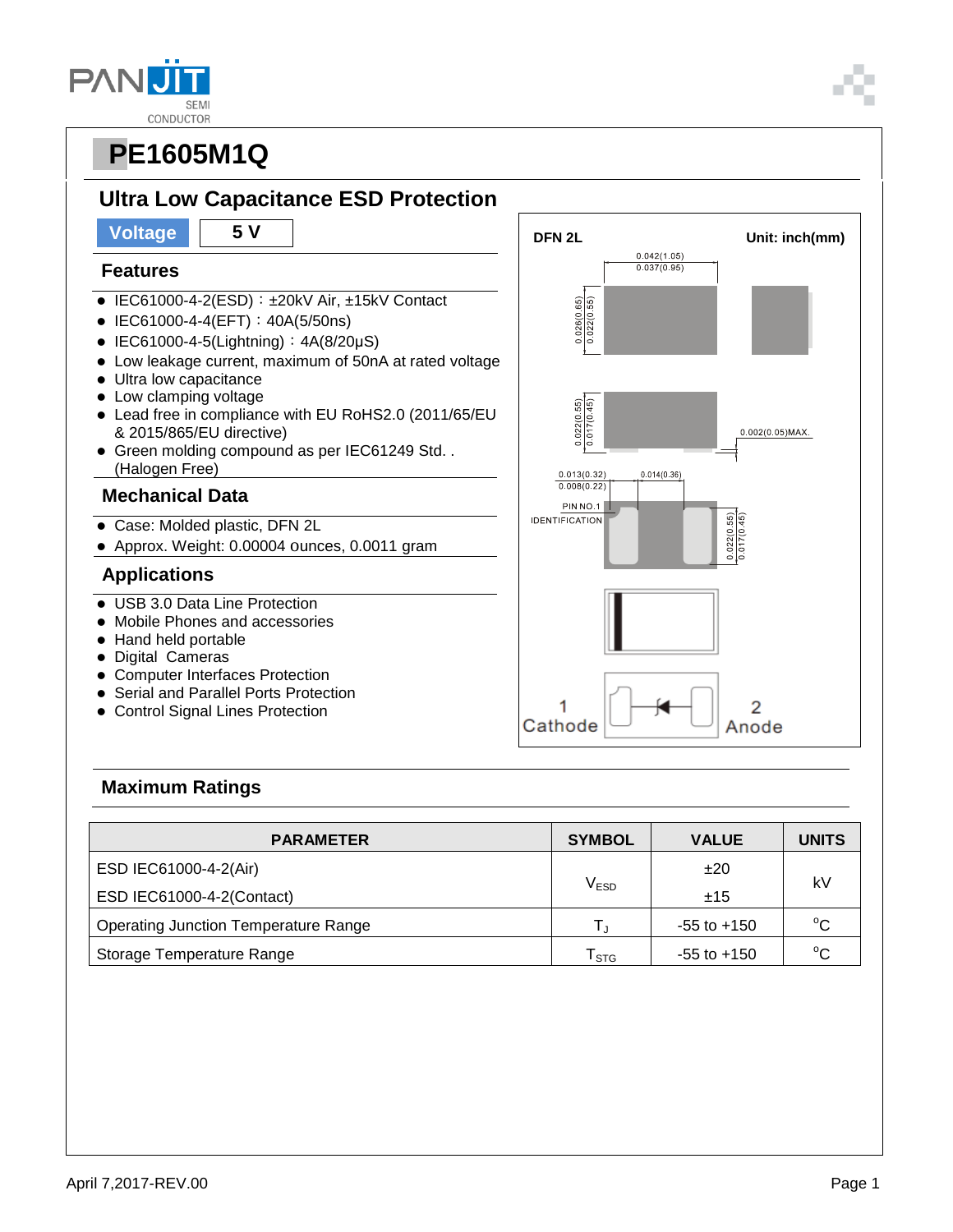

#### **Electrical Characteristics**

| <b>PARAMETER</b>                   | <b>SYMBOL</b>              | <b>TEST CONDITION</b>              | MIN. | TYP. | MAX. | <b>UNITS</b> |
|------------------------------------|----------------------------|------------------------------------|------|------|------|--------------|
| Reverse Stand-Off Voltage (Note 1) | V <sub>RWM</sub>           | ٠                                  |      |      | 5    | V            |
| Reverse Breakdown Voltage          | $V_{BR}$                   | $I_{BR}$ =1mA                      | 5.5  |      | ٠    | V            |
| Reverse Leakage Current            | <sup>I</sup> R             | $V_R = 5.0V$                       |      |      | 50   | nA           |
| <b>Clamping Voltage</b>            | $V_{CL}$                   | $I_{PP} = 1A$ , $t_P = 8/20 \mu s$ |      |      | 10   | V            |
|                                    |                            | $I_{PP} = 4A$ , $t_P = 8/20 \mu s$ |      |      | 15   | v            |
| Clamping Voltage TLP (Note 2)      | $\mathsf{V}_{\mathsf{CL}}$ | $I_{PP} = 8A$ , $t_P = 100$ ns     |      | 16   | ۰    | v            |
|                                    |                            | $I_{PP} = 16A$ , $t_P = 100$ ns    | ۰    | 23.5 | ٠    | v            |
| <b>Dynamic Resistance</b>          | $R_{DYN}$                  | $t_P = 100$ ns                     | ۰    | 0.94 | ۰    | Ω            |
| Off State Junction Capacitance     | $\rm C_{J}$                | 2.5Vdc Bias f=1MHz                 |      | 0.3  | 0.35 | рF           |

Note:

- 1. A transient suppressor is selected according to the working peak reverse voltage( $V_{RWM}$ ), which should be equal to or greater than the DC or continuous peak operation voltage level.
- 2. Testing using Transmission Line Pulse (TLP) conditions:  $Z_0 = 50\Omega$ , t<sub>P</sub> = 100 ns.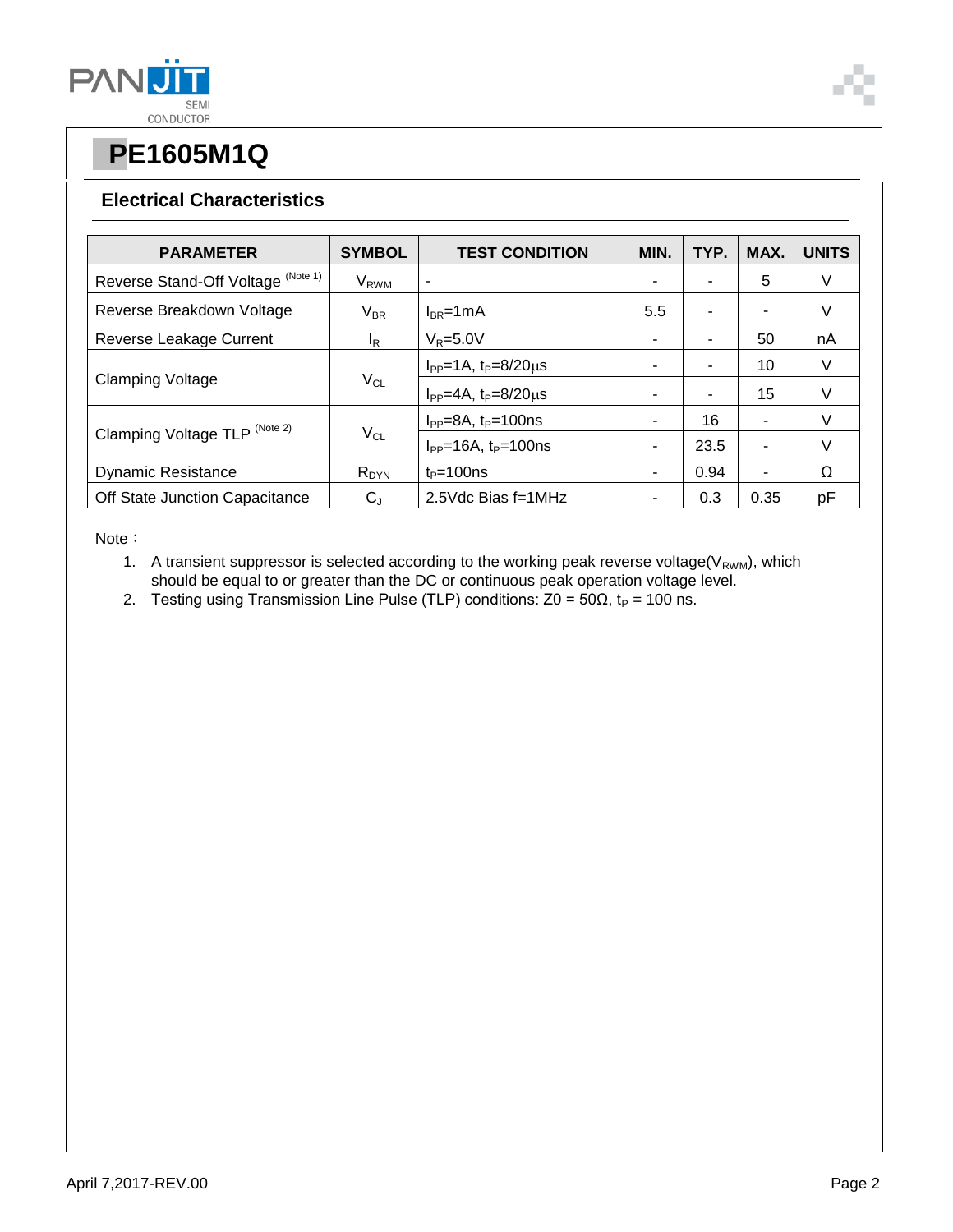

1.0 1.5 2.0 2.5 3.0 3.5 4.0 I<sub>PP</sub>, Peak Current (A)







 $0 \n1.0$ 

2



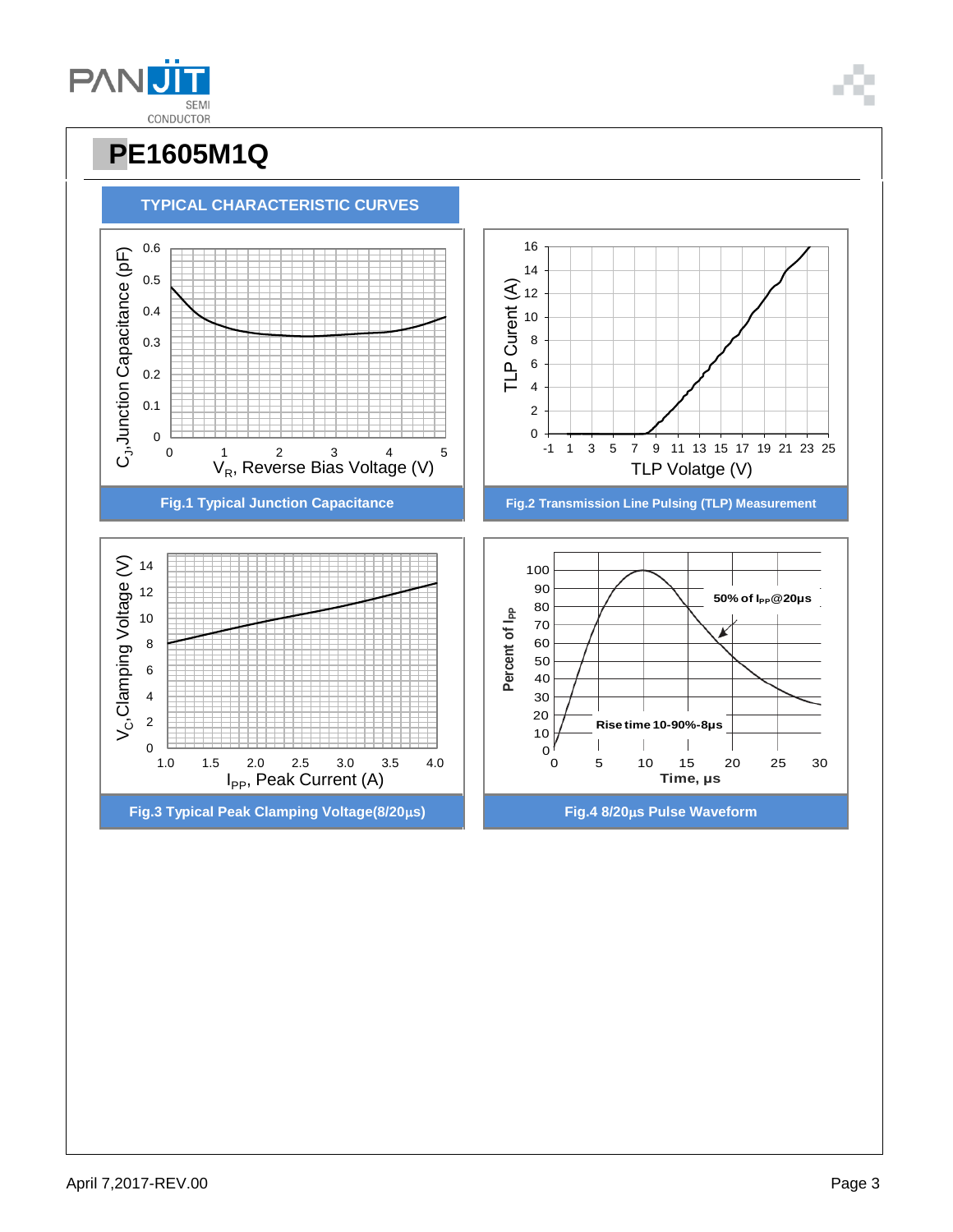

### **Part No Packing Code Version**

| <b>Part No Packing Code</b> | Package Type | <b>Packing Type</b> | <b>Marking</b> | <b>Version</b> |
|-----------------------------|--------------|---------------------|----------------|----------------|
| PE1605M1Q R1 00001          | DFN 2L       | 8K pcs / 7" reel    | U6             | Halogen free   |

### **Mounting Pad Layout**